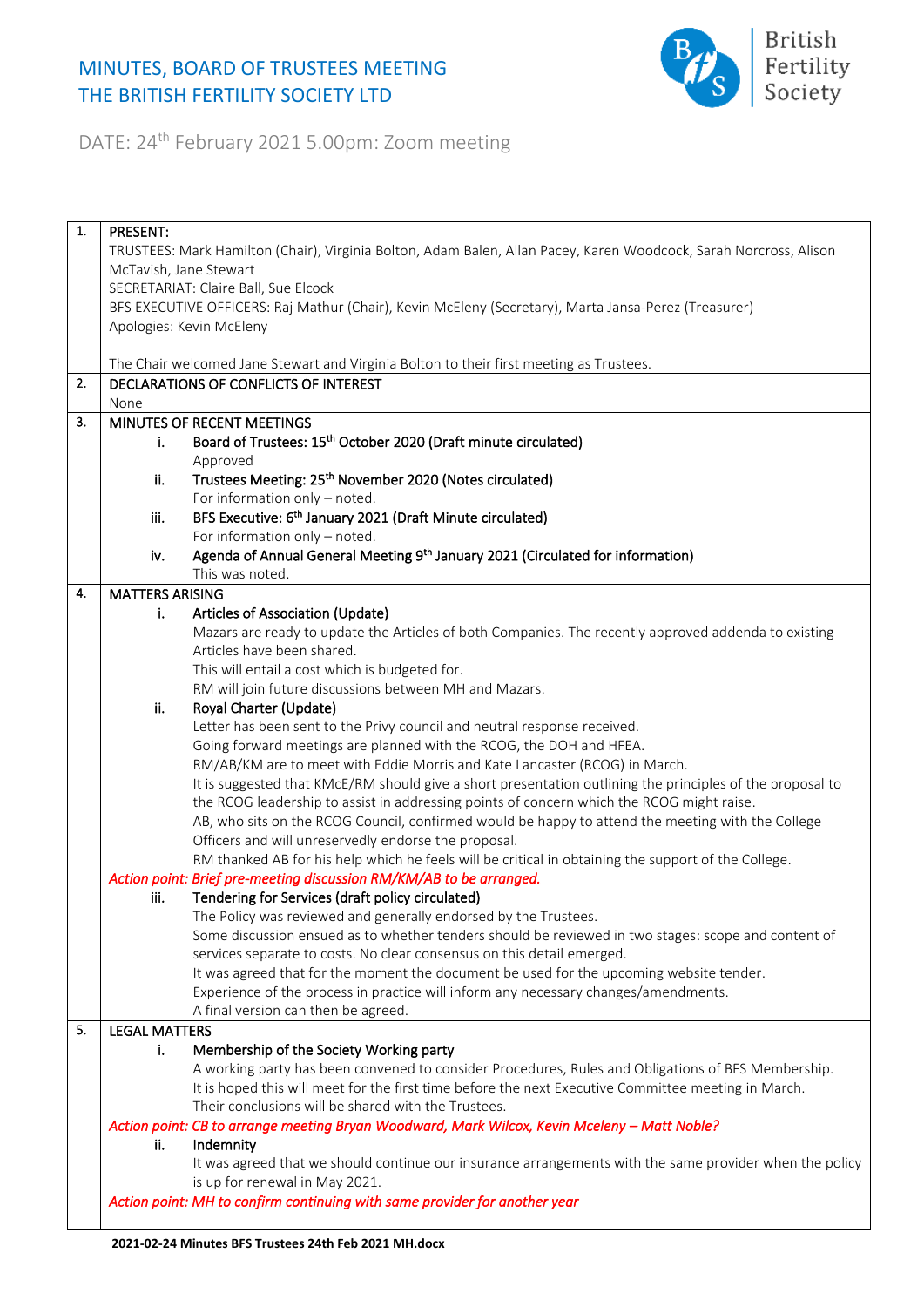## MINUTES, BOARD OF TRUSTEES MEETING THE BRITISH FERTILITY SOCIETY LTD

| 6. |      | <b>SUB-COMMITTEE TRUSTEE UPDATES</b>                                                                                    |
|----|------|-------------------------------------------------------------------------------------------------------------------------|
|    | i.   | Meetings                                                                                                                |
|    |      | Fertility 2021 proved to be a successful meeting both academically and financially. The final surplus figure            |
|    |      | tbc in March.                                                                                                           |
|    |      | Stuart Lavery has been co-opted to the Executive as Chair of the Meetings Sub-Committee. He will be                     |
|    |      | assisted by Ephia Yasmin.                                                                                               |
|    |      | Policy and Practice - the new lead will be Harish Bhandari.                                                             |
|    | ii.  | Training                                                                                                                |
|    |      | Study week will be a virtual event again commencing June 14 <sup>th</sup> . On-line registration will remain open until |
|    |      | December 30 <sup>th</sup> .                                                                                             |
|    |      |                                                                                                                         |
|    |      | It was noted that a GP module added this year which may open additional sponsorship opportunities.                      |
|    |      | A joint virtual meeting with the RCOG is planned in April.                                                              |
|    | iii. | Finance                                                                                                                 |
|    |      | Budget 2021 (Spreadsheet circulated)<br>а.                                                                              |
|    |      | MJP discussed the budget in detail.                                                                                     |
|    |      | Sponsorship Income: £60k may be slightly ambitious given the world situation. If we do not reach                        |
|    |      | this target, we can review tendering of website, which has £30k budgeted.                                               |
|    |      | New digital sponsorship packages are now agreed and have been sent to over 80 companies.                                |
|    |      | Cooper have already signed as new Gold sponsors.                                                                        |
|    |      | As above the GP study day is a new venture which may be attractive to sponsors.                                         |
|    |      | SN reported negative sponsor feedback from Fertility 2021. Specific comments included:                                  |
|    |      | "We were locked out during breaks"<br>$\equiv$                                                                          |
|    |      | "Poster sessions didn't provide us with opportunity to talk to presenters"                                              |
|    |      | "We didn't get bang for our buck"<br>$\equiv$                                                                           |
|    |      | SN suggested we need to bend over backwards more than we normally do.                                                   |
|    |      | Action point: CB to feedback sponsor comments to Profile                                                                |
|    |      | It was noted that the Exec Officers have regular meetings with the principal sponsors and this                          |
|    |      |                                                                                                                         |
|    |      | useful opportunity to share views will continue.                                                                        |
|    |      | MJP indicated that the bottom line is that we anticipate breaking even with our 2021 budget.                            |
|    |      | We can also look to reduce expenditure on election costs perhaps by arranging that these are done                       |
|    |      | through the website.                                                                                                    |
|    |      | IFFS fees may also be less than indicated in the Budget.                                                                |
|    |      | Action point: CB to check IFFS invoice                                                                                  |
|    |      | The Trustees congratulated both MJP and CB for the hard work in preparing a balanced budget in                          |
|    |      | extraordinarily difficult circumstances.                                                                                |
|    |      | As the year progresses actuals vs budget figures will be kept under regular review.                                     |
|    |      | Website tenders<br>b.                                                                                                   |
|    |      | Invitations to Tender are ready to be sent.                                                                             |
|    |      | At present we are gathering the names of companies.                                                                     |
|    | iv.  | Law & Policy (New SIG)                                                                                                  |
|    |      | SN has agreed to chair this new SIG.                                                                                    |
|    |      | She has approached several people who have agreed to participate.                                                       |
|    |      | In discussion it was agreed that there is a need for clear governance for all the BFS SIGS.                             |
|    |      | The EC will in due course produce generic rules.                                                                        |
|    |      | <b>Action point: Executive Officers</b>                                                                                 |
| 7. |      | <b>STATUTORY REQUIREMENTS</b>                                                                                           |
|    | i.   | Accounts Preparation (Year-end change)                                                                                  |
|    |      | Our next set of accounts will be for an 18 months period to 31 <sup>st</sup> March 2021.                                |
|    | ii.  | Annual return (Charity Commission)                                                                                      |
|    |      | Due mid-year. All Trustees will be listed on the CC website.                                                            |
|    |      |                                                                                                                         |
|    | iii. | <b>Confirmation Statements (Companies House)</b>                                                                        |
|    |      | The British Fertility Society Ltd.<br>a.                                                                                |
|    |      | Trustees are reminded that they are Directors of British Fertility Society Ltd. as registered at                        |
|    |      | Companies House.                                                                                                        |
|    |      | b. BFS Education Ltd.                                                                                                   |
|    |      | We should remind elected members of the EC that they are Directors of BFS Education Ltd. as                             |
|    |      | registered at Companies House.                                                                                          |
|    |      | <b>Action point: Chair of Trustees &amp; Executive Officers</b>                                                         |